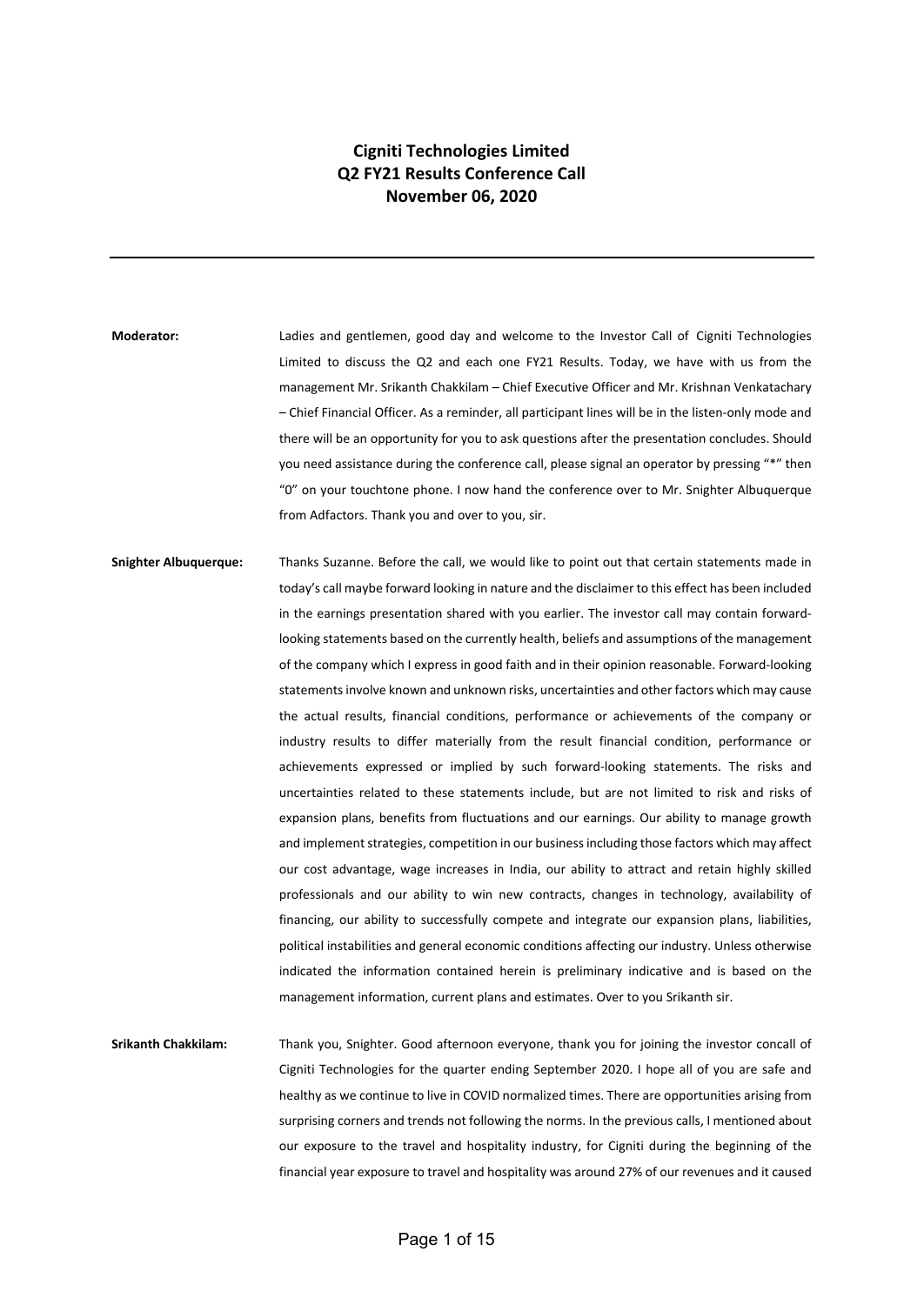unpredictability in revenues, obviously of course due to be the pandemic. Although we continue to hold fort with our existing clients in the travel and hospitality industry, the road to recovery in this industry unfortunately seems to be long; with second lockdown in some countries and the pandemic, again rising its hood the trends for travel and hospitality industry seem to be weak at this point, at least for one more year or 18 months in my opinion. Cost reduction has been a prime focus for the travel and hospitality industry. Some of them that we are dealing with, that is coming out straight and that is evident in the pricing pressure trends that we've seen in some of the accounts and related industries. Having said that, there are growth opportunities in the sense that there's a lot of opportunity for vendor consolidation in travel and hospitality and we're aggressively pursuing all these opportunities. We continue to hold fort no doubt about it, we are not letting go any of the revenues in this particular industry but the trend as of now seems to be weak. Having said that we have consciously and continuously worked on replacing the TTH revenue with other vertical such as BFSI and healthcare, and some of our efforts that we've started putting in March, April have started coming to fruition. In fact travel and hospitality is no longer the highest exposure for us, obviously revenues have come down, but we have consciously put efforts to increase revenues in areas such as banking, insurance and health care. And some of those efforts have come to provision, we have been able to add good logos in medical devices and health care and also expanded our revenues in the existing client base, such as utilities, retail and insurance and banking. In fact, banking and insurance is now the highest share of the revenue pie for us, coming close to 19.5%. And with some of the existing clients, renewing multimillion dollar SOWs for multiple years. We continue to put conscious efforts in banking, insurance, healthcare and 5G. 5G is something that I stated last time, so we're putting efforts there as well. In terms of building capabilities, in terms of hiring new talent, and in terms of marketing efforts. So, like I mentioned today, our banking and insurance exposure and growth of course, is higher than the travel and hospitality industry.

In terms of billing headcount, we have almost reached pre COVID billing headcount, we could have possibly crossed it as well as of today. This is an encouraging trend although clients are now okay to move the billing offshore as work from home has made boundaries invisible. So, this is quite evident in some of the margin improvement that you would have seen. And also alongside the travel costs coming down significantly, going by the current trend, we anticipate revenues also to reach pre COVID levels. Although billing headcount has reached pre COVID levels, because some of the work moved offshore, the revenue is still not at pre COVID levels, but in the current momentum we anticipate to reach the pre COVID levels by the end of the year. Also, the quality of the revenue by then would have significantly improved because of reduced dependency on cyclical industries such as travel and hospitality.

We have also seen improvement in utilization both on site and offshore as compared to last quarter. We are obviously thankful to our employees who have adopted to these times and have ensured high customer satisfaction levels, despite not being able to engage in the manner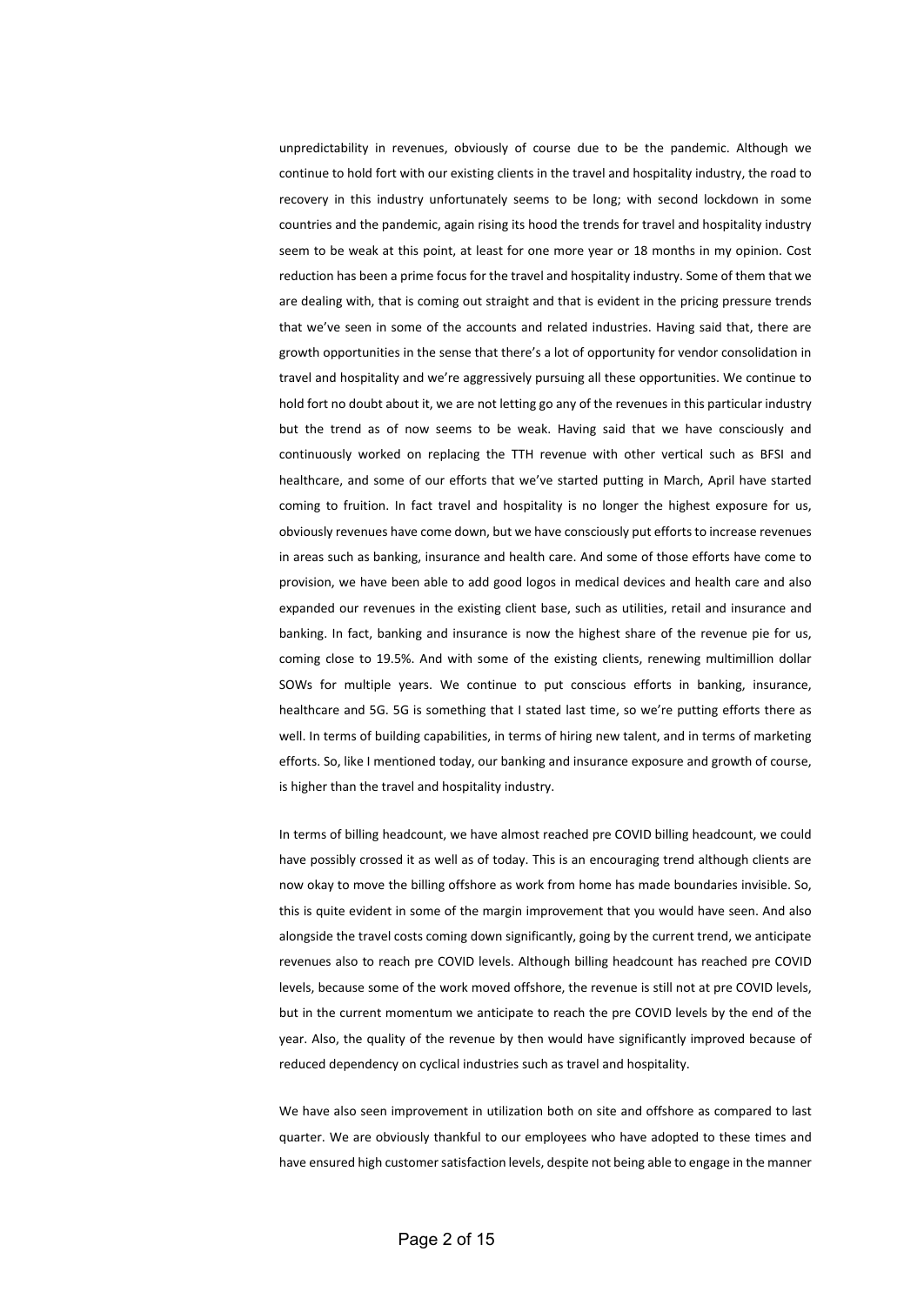they were used too. Due to this, we have now restored the previous level of pay scale, and we have removed the 5% pay cut which was implemented at the beginning of the financial year. Our overall attrition levels are at about 15% and we're continuously trying to enhance our employee experience, even though all of us are working remotely. Again, we continue to monitor various risks such as immigration, immigration policies, and we're consciously taking measures to not disrupt or impact client experience.

Also continuing from the updates in the previous concall. We continue to put efforts to expand adjacencies relevant to quality engineering and we have forged partnerships in areas such as mobile cloud, RPA, application development management and so on. And some of the encouraging trend again here is that we have already landed some accounts in the space and we are confident of building momentum on this front as we move along in the year by making some leadership hires, by adding on capabilities and we will continuously provide updates on this.

Coming to specifics in the current quarter we have achieved about 3.5% growth in terms of dollar revenue and about 1.6% in terms of rupees at about INR 221.2 crores verses to 18.4 in the previous quarter, and EBITDA we have touched about INR 19.9 crs close to 20% versus INR 16.5 crs in the previous quarter. We have serviced a total of 208 clients and added new clients in the utilities, pharma, healthcare and insurance space. These are the updates from my side. I will now hand it over to Krishnan to talk on financials and other related matters. I'm happy to answer questions once Krishnan finishes his update. Thank you.

**Krishnan Venkatachary:** Thank you Srikanth. Good afternoon, ladies and gentlemen it's been a pretty decent quarter for us. Though we are not providing any guidance, but we are pretty confident. During the onset of pandemic where the panic was quite high, at that point of time, we took a call and we were very clear that we should be plus or minus 2% with the last year set of numbers in terms of revenue and of course, much ahead on profitability. We are meeting the budget expectations in terms of what we are trying to do and we have moved around from Q1 levels to the Q2 level, in terms of a good set of growth with a lot of traction and excellent project pipeline and the visibility. While the revenues have clawed back to 30 million, but I see the next quarter also coming up very well as Srikanth mentioned that our number of billable resources have come back to the pre-COVID level and it is now marching ahead. So, that is the confidence at which it is moving for the quarter.

> This quarter has been phenomenal in terms of where we were able to gain comfortable goodwill in terms of retaining the set of people and then redeploying them back with a 5% cut for the past six months which has been reversed out from October, that speaks volume in terms of the commitment from the company, and also commitment from the employees and commitment to the client which has helped us to serve and retain the clients systematically. the shift has been about close to +2% in terms of shifting from onsite to offshore, which is a welcome move, while the top line could take a share in terms of the revenue but we are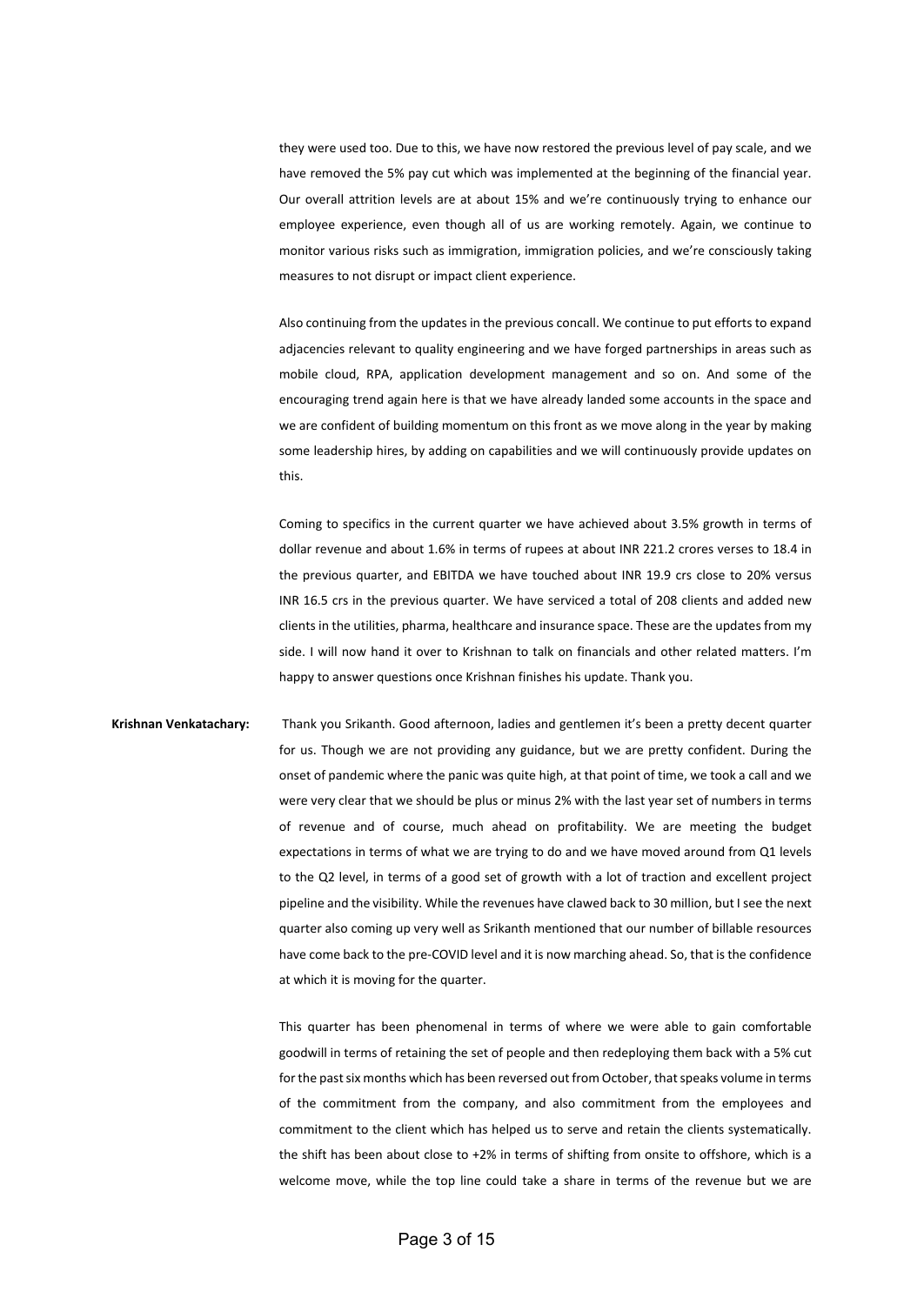consolidating in the pandemic in terms of more of offshore business. Our end-to-end solution involves more of offshore, and we are able to gain a better margin in offshore that is what is also reflected in the EBITDA margin, touching north 19% which is close to about to be very precise at about 19.99%. In terms of sustainability we are very confident that we should be able to sustain this at about +19% and then start moving up in the years to come.

As it comes to the accounts, top 20 has been encouraging for us. We were at about close to 49% which is moved up to 50% in terms of contribution. Would like to remind while there could be an interchange in terms of the top 20 accounts, but our top 20 has remained stagnant over the last six quarters in terms of this fantastic set of numbers coming through. We have chalked out the real strategies in terms of the going head for expansion of other offering into these top 20 accounts, while the balance account also continue to contribute in a big way. The churn rate over the quarters have come down and it's hovering around close to about 67% which is a healthy trend**.**

In terms of the billing rates and utilization as Srikanth mentioned, the utilization has come back to the pre COVID level for on-site it is about 95% and are about 77% for offshore but we expect that to improve a bit more however, we need to consider the various ifs and buts which is hovering around. My billing rate has cloud back to about \$69 about 90 cents more realization comparing to last quarter and at a flattish level at about \$21 in the offshore methodology. As I mentioned, the consolidation has been pretty good in the top 20 while the travel sector, which when we started the year was at about 27-28% and is now hovering around 18. We have been compensating a bit where retail and BFSI have contributed a lot and healthcare has contributed a lot and we expect to get a visibility in terms of moving forward.

Contributions have also come on account of cost reduction and cost optimization and there has been a good amount of cash flow generation which is very important factor. Post tax application, the operations yield at about INR 94 crores for the first six months, post-tax application of about close to nine crore which leads us close to INR 85 crores of cash realization for the first six months. If I compare that with the previous years, the last full year saw a generation of about close to INR 80 crores whereas the comparable last six months generated about INR 45 crore. We are in a very healthy position in terms of cash flow generation. We expect netting off all the working capital which is just a mirage in terms of using for the purpose of limits on the last day of the month or whatever it is, if I pushed it out probably in two quarters put together we expect about INR 200 crores plus as a net, net cash available on hand by March. The way the business is ramping up which is more than enough power for an engine to fire through in terms of investing that or distributions or whatever it is in terms of the decision making. We are on the right path and the visibility is great and we expect to move forward in a galloping nurture. With these few words I would like to thank you once again for your patient hearing and I would like to open up the forum for question and answers.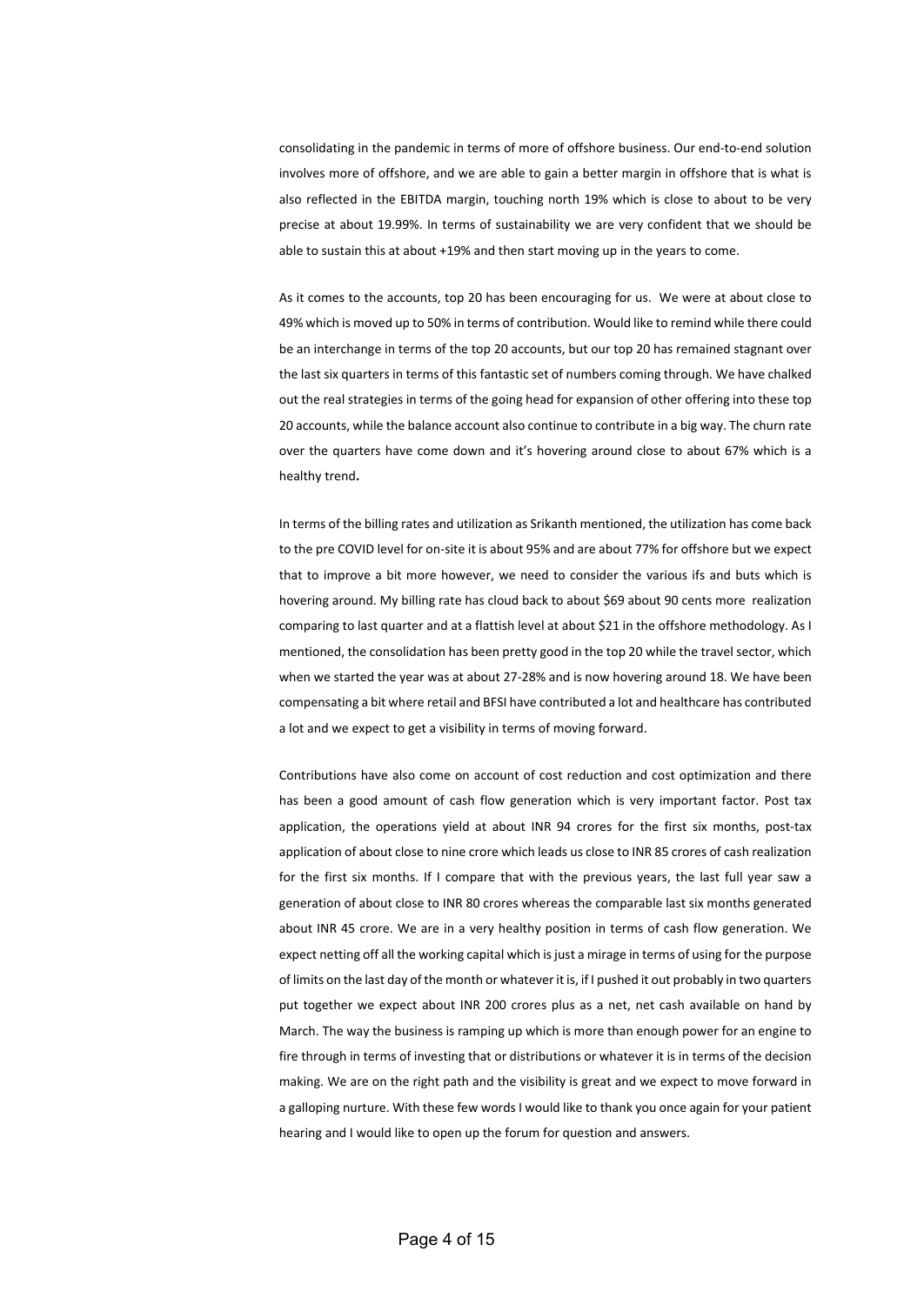- **Moderator:** Thank you. Ladies and gentlemen, we will now begin with the question and answer session. The first question is from the line Nirmal Bari from Sameeksha Capital. Please go ahead.
- **Nirmal Bari:** I was going through your deck and I missed out on the onsite offshore employee count and how that has been shaping up and if there would be an impact on it given the second wave that is coming up in Europe and US?
- **Krishnan Venkatachary:** Srikanth, I'll take this question. In terms of the second wave, I will not delve deep into it as in some cases it is more of a precautionary lockdown and I think COVID is here to stay, which we have learned the hard way over the last six months. If you look at the offshore onsite as a combination comparing to the previous quarters from average resource count, I think it will be the right measure; in terms of availability from 530 have come down to 499 which is close to 7% down in onsite whereas in offshore we have moved up from 1500 to about 1625. So, in the overall yield in terms of the people in revenue mix there is about 2% shift compared to what it is in the previous quarter. It has given a shift in favor of the offshore which is contributing to the margin.
- **Nirmal Bari:** Okay, my second question is on the same lines. Now that work from home is becoming a relatively more acceptable proposition, do we expect this testing to also move offshore? Is customer's acceptability of offshore testing increasing or something?
- **Krishnan Venkatachary:** I will give statistics, Srikanth then you can supplement it. Currently if you look at it in terms of resource mix it is about 76% offshore and 24% onsite. This directly answers the question in terms of acceptability of the customer towards work from home as a culture whatever the location. It is and more predominantly offshore because it saves a lot of cost across the globe. Srikanth you may add up points.
- **Srikanth Chakkilam:** Offshore acceptability has always been there. In the world of agile and DevOps we were seeing a trend that colocation was becoming important, which is also there at this point in time, but right now wherever cost is becoming important and productivity is not taking a hit. Clients are absolutely fine with offshoring and this has always been there
- **Nirmal Bari:** My third question is on the cloud adoptions. Since COVID the cloud adoption proportion has increased significantly, specifically for retail and some of these other segments, that is what we are listening from all the IT companies. So in an era where everything moves to cloud, how does the opportunity for testing change for us in terms of quantum as well as in terms of the quality of work that we would be doing?
- **Srikanth Chakkilam:** It will change in the same proportion it is growing, whatever cloud adoption is happening. So if for example somebody wants to move from Microsoft Cloud to Amazon cloud, you would have to test for the functionality being the same, irrespective of moving from one cloud to another so the testing would grow proportionally. The opportunity for growth is directly proportional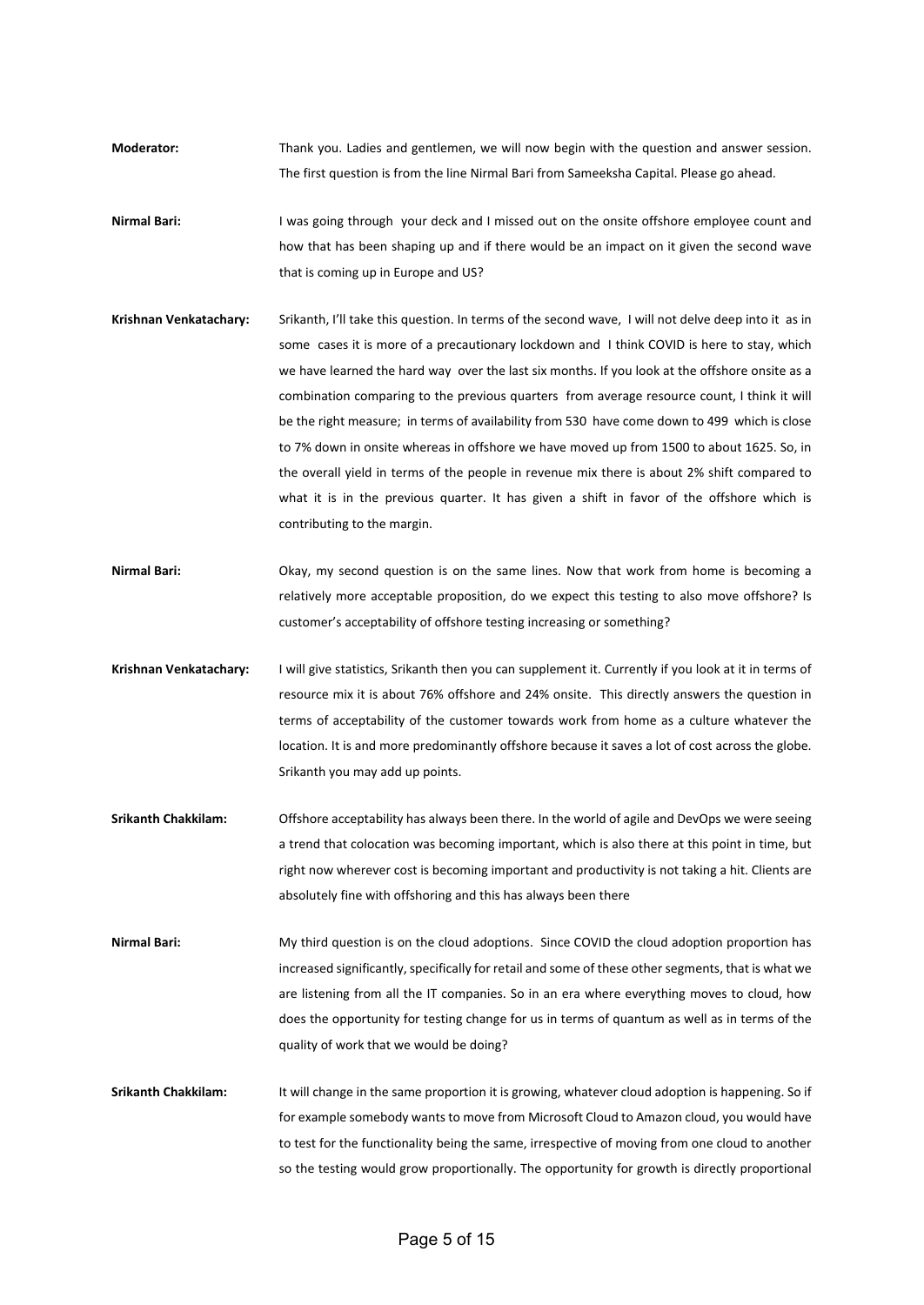to the growth in the cloud era and we are witnessing it, some of the banking customers that we have who are going all digital, we have been helping them to ground up their ability to move to cloud seamlessly.

- Nirmal Bari: My question was actually more from the perspective of clients who would be having their systems on premise moving to cloud. So an on premise system, would have an app or whatever tested first and then implemented, but in a cloud the go live happens much faster, and there are multiple iterations of the same app coming up with minor changes and all. So, does that make a difference in our business or no?
- **Srikanth Chakkilam:** I did not understand that question fully, but my understanding is that the adoption of cloud on premise or otherwise is an opportunity for companies like Cigniti and we are seeing growth.

**Nirmal Bari:** if the opportunity for testing for an on premise system was say Rs.100, what would it be when the system moves from on premise to cloud and on an ongoing basis if the opportunity was 100 what would it be on the cloud?

- **Srikanth Chakkilam:** This is totally dependent on the scale of the application. So, if the scale is huge, then going to a private cloud will be very expensive, versus going to on premise will be lower and it depends on the application totally. We help clients in such situations where they want to decide between moving to on premise or otherwise, in terms of how seamlessly it can be done and how quality engineering can help achieve it seamlessly and that is an opportunity for Cigniti in terms of improving its revenue, its digital revenue and being new edge.
- **Nirmal Bari:** Okay, and my last question was on the DSO movement, so we have had quite significant collection of receivables in the first half. So how sustainable is the current DSO level?
- **Krishnan Venkatachary:** It is sustainable. In fact, the encouraging part is that even the pandemic comparing the first month to the subsequent months, there has been a tremendous set of collection rate which is flowing across and we have not seen any kind of dampening and that goes to say the quality of clients whom we deal with and the kind of service we provide. So, we are not seeing any hiccups at all, and we expect this to continue.

Nirmal Bari: And with this government incentives that many of these clients were enjoying coming to an end in the previous month or in the current month, that will not have any impact on the DSOs right?

**Krishnan Venkatachary:** We have been very transparent in adding a slide in terms of what is the kind of incentives which we have been receiving. We have not been receiving which is the 90% of the revenue yields from USA and we have not been receiving any single.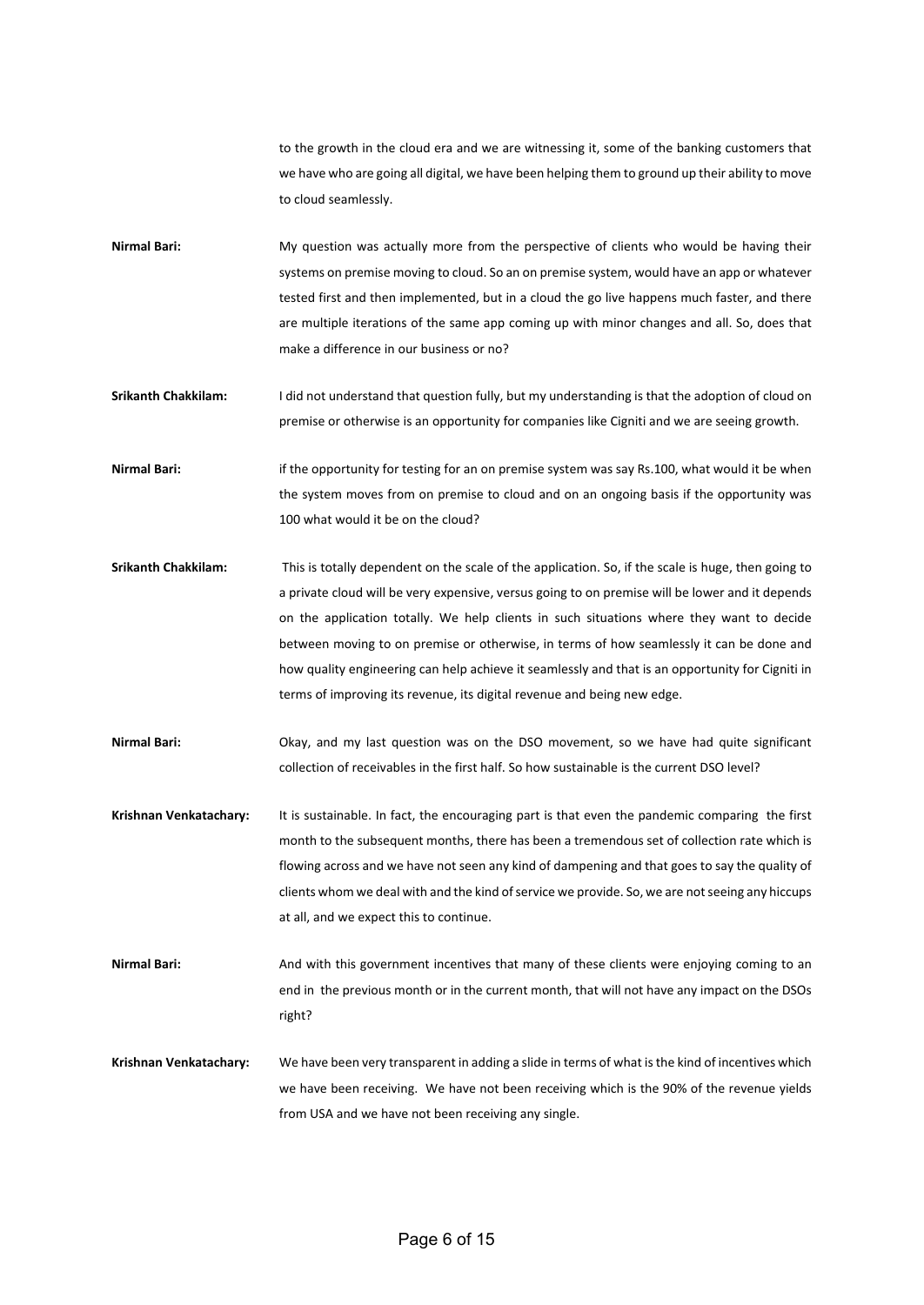## **Srikanth Chakkilam:**

- **Krishnan Venkatachary:** Yes, I understand he is linking into DSO comparing to the incentives which is coming through. So, from my perspective, my incentives which is accounted for are very miniscule in the total countries other than US and if you look at the corporations, which have been claiming out over there in terms of the net worth there is a cap available for what they are declaring. So, both of these companies we are working with do not get qualified in terms of the various incentives, which has been putting it out basically based on the net worth and other caps, which is the fine print of the policies. So we have been very carefully tracking it out and we don't see any imminent threat in terms of the receivable issues. We feel it will hover at around 57-58 days  $(+/-5)$ .
- **Srikanth Chakkilam:** And to supplement to Krishnan we also do credit checks wherever possible to try and ensure the collectability is not affected. Also we have an insurance mechanism in case things goes out.
- **Moderator:** Thank you. The next question is from the line of Deepak Poddar from Sapphire Capital. Please go ahead.
- **Deepak Poddar:** Sir, just wanted to understand your comment with the growth outlook over the medium term?
- **Srikanth Chakkilam:** You want growth outlook, you said?
- **Deepak Poddar:** Yes, over the medium term. In terms of our top line
- **Srikanth Chakkilam:** Okay, that part of guidance, I cannot give but we hope that we will achieve close to last year revenues towards the end of the year.

**Deepak Poddar:** And over the medium term, so sir I was not looking for this year over the medium term?

**Srikanth Chakkilam:** Okay, so based on some of the three to five year plans that we have set up for ourselves, we have made investments into a few areas such as 5G, banking and insurance and healthcare. Except 5G, banking, insurance and health care are generally not cyclical and one of the trends that we have seen is that, there's a lot of digital adoption, in terms of the way people are approaching healthcare and banking. There is a lot of possibility of overhaul in terms of the systems and the banking experience. Lot of dollars have been spent in enhancing this experience. I think we anticipate double digit growth in the specific sectors that I mentioned. We are hopeful that we will be able to build enough capabilities, hire the right leadership possibly towards the end of the year to sort of ride on this growth way. And if we do that we will possibly be in the double digit areas.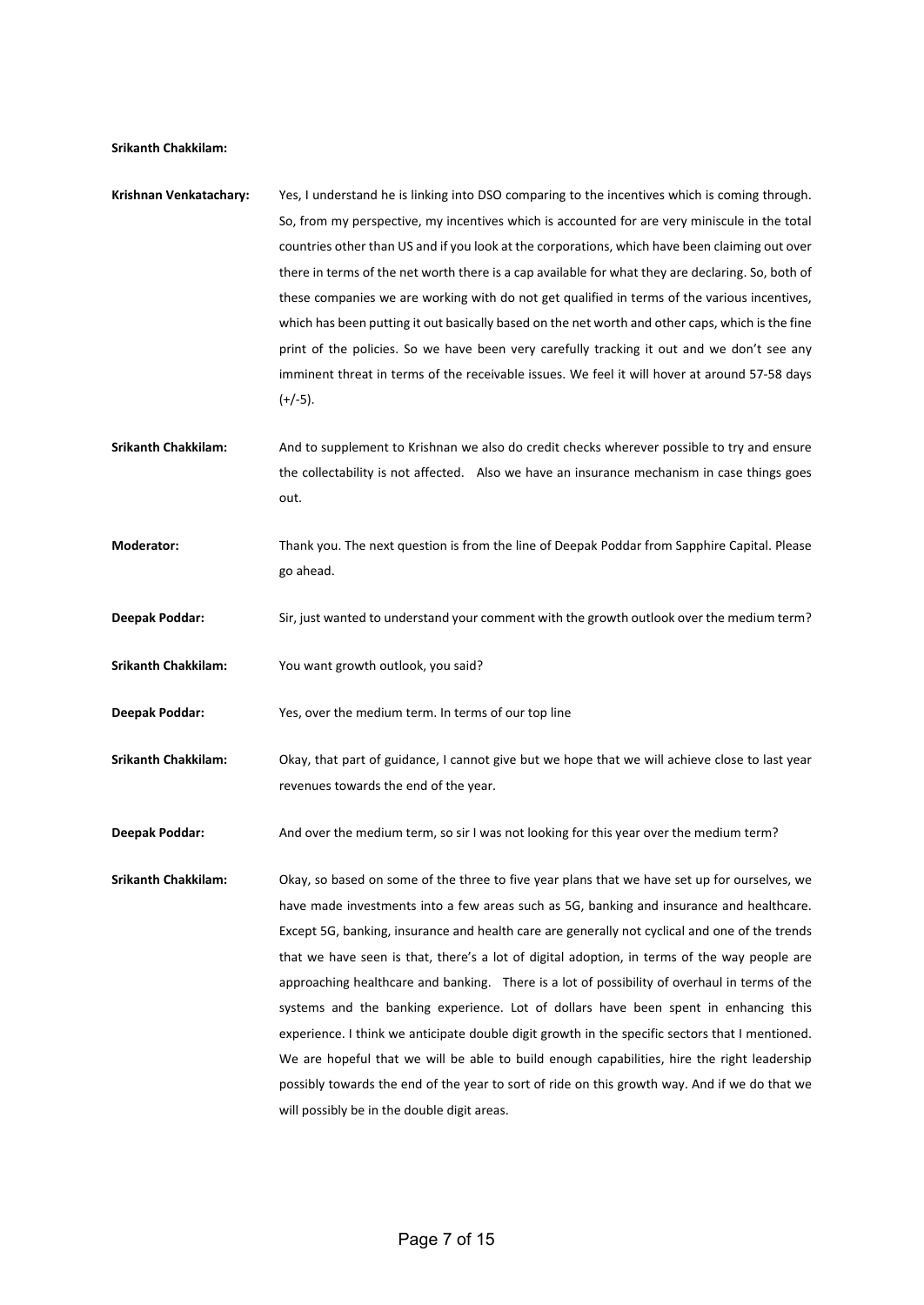- **Moderator:** Thank you. We move on to the next question that is from the line of Supratim Basu from Americorp Capital. Please go ahead.
- **Supratim Basu:** A couple of questions. One, was that for the time I am hearing you guys talk about 5G telecom as a new vertical for the company, can you talk a little bit more in terms of what you're doing or planning to do in this segment, and what kind of clients you would be targeting?
- **Srikanth Chakkilam:** So, at this point we're targeting, 5G experience testing, a lot of 5G is being rolled out in the US and there is a specific requirement from our existing clientele to test the 5G rollout experience and we are building some capabilities to measure the sentiment positive or negative, do some network testing and things of that nature to begin with. We have a Growth Advisory Council internally, and have appointed one gentleman from the telecom space to be on that Advisory Council who is helping us build this product, who's also an existing client for us. They provide software for all the large service providers, they start with US and Europe.
- **Supratim Basu:** What does it mean when you say 5G experience rollout, if you are not working with a Verizon or T-Mobile in the US then, for any other customer what kind of experience?
- **Srikanth Chakkilam:** So 5G, while Verizon and all, are rolling out their software, they're dependent on software from vendors outside of their own internal providers. So this company that we are working with, provides the software for the companies that you're talking about, and it is through them that we are building this.
- **Supratim Basu:** So if I understand you correctly, you are essentially working with a software provider or platform provider to somebody like Verizon?
- **Srikanth Chakkilam:** Yes. And they're working with all the telecom providers, both in US, Canada and Europe and with so much demand for the latest 5G offerings, they are under pressure to deliver this experience rollout. We already have active NSA but no revenue from some of the larger clients, we intent to use this as a foot in the door to get into the account and expand.
- **Supratim Basu:** So if you can just give me a little bit more flavor in terms of what does experience rollout testing incorporate, include?
- **Srikanth Chakkilam:** I want to but, I just have to hold on to a bit.
- **Supratim Basu:** Okay. So this is a customer that you said you onboard last month, is that correct?
- **Srikanth Chakkilam:** No, this is a customer that we have for the last two years. But the capability building has started about a quarter and a half ago.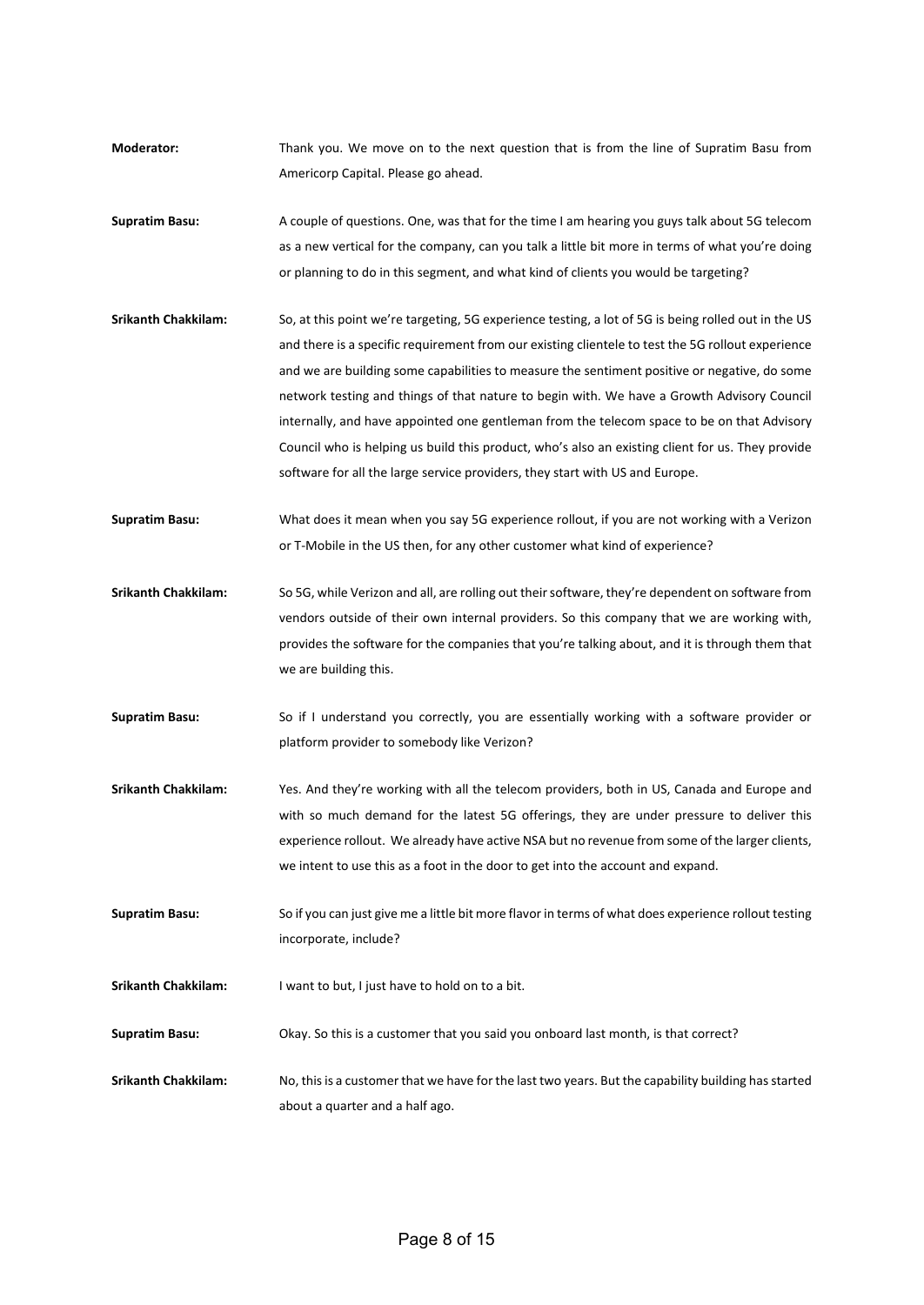- **Supratim Basu:** Okay. And then, on the BFSI and healthcare vertical, seems to have taken up the slack from lower revenues and the travel and hospitality sector. Could you talk a little bit in terms of new client additions, which geographies they are coming form and what kind of work you're doing for them?
- **Srikanth Chakkilam:** Yes, so more than new client additions we've been able to consolidate a lot of vendors and the existing clientele in the UK, where we had one digital banking customer with multiple vendors. We have been able to consolidate it to a single vendor, which is Cigniti and we've been able to sign a fairly significant size deal for the next four years.

**Supratim Basu:** This is in the US?

**Srikanth Chakkilam:** This is in UK, but even in Southeast US we've been able to, again consolidate vendors for one of the medium size bank. In Canada, we've added a couple of new clients. So, banking and insurance drove that 19.5%.

- **Supratim Basu:** Got that. Just in the health care side, you have one name client which is actually to name clients, Glaxo and AstraZeneca. So, is the large part of your work in the healthcare space have to do with pharmaceuticals or do you work with other service providers in the space as well?
- **Srikanth Chakkilam:** It is a mix of medical devices and pharma, in fact the last six months or so we added a lot more in the medical devices space, especially in the diabetes device testing space, which has picked up a lot of momentum.
- **Supratim Basu:** Do you see significant growth, higher than company average growth coming from this segment?
- **Srikanth Chakkilam:** We definitely see a lot of dollars being spent in this space and new compliance rules coming up for some of these companies, and they are dependent on companies like Cigniti to test for those compliances. And that is where we're seeing the opportunity and are able to add this medical device testing clients.

**Moderator:** Thank you. The next question is from the line of Neerav Dalal from Maybank. Please go ahead.

- **Neerav Dalal:** One is on the margin side, what do you see the outlook, the margins have shown smart improvement every quarter. The second question is on the healthcare side. Now for an AstraZeneca or Glaxo what type of work, what type of testing would you be doing? You said that regulation is changing, but if we could just elaborate on that as well. Thank you.
- **Krishnan Venkatachary:** Srikanth, I'll take it up on the margin and then you can just chip in and talk about the offering. Margin, Neerav is that we have been laying a foundation as I've been talking about a couple of quarters back in terms of how we really pull it out in terms of stabilization and how the margin is moving north. A couple of things that helped basically, is that we were optimistic that we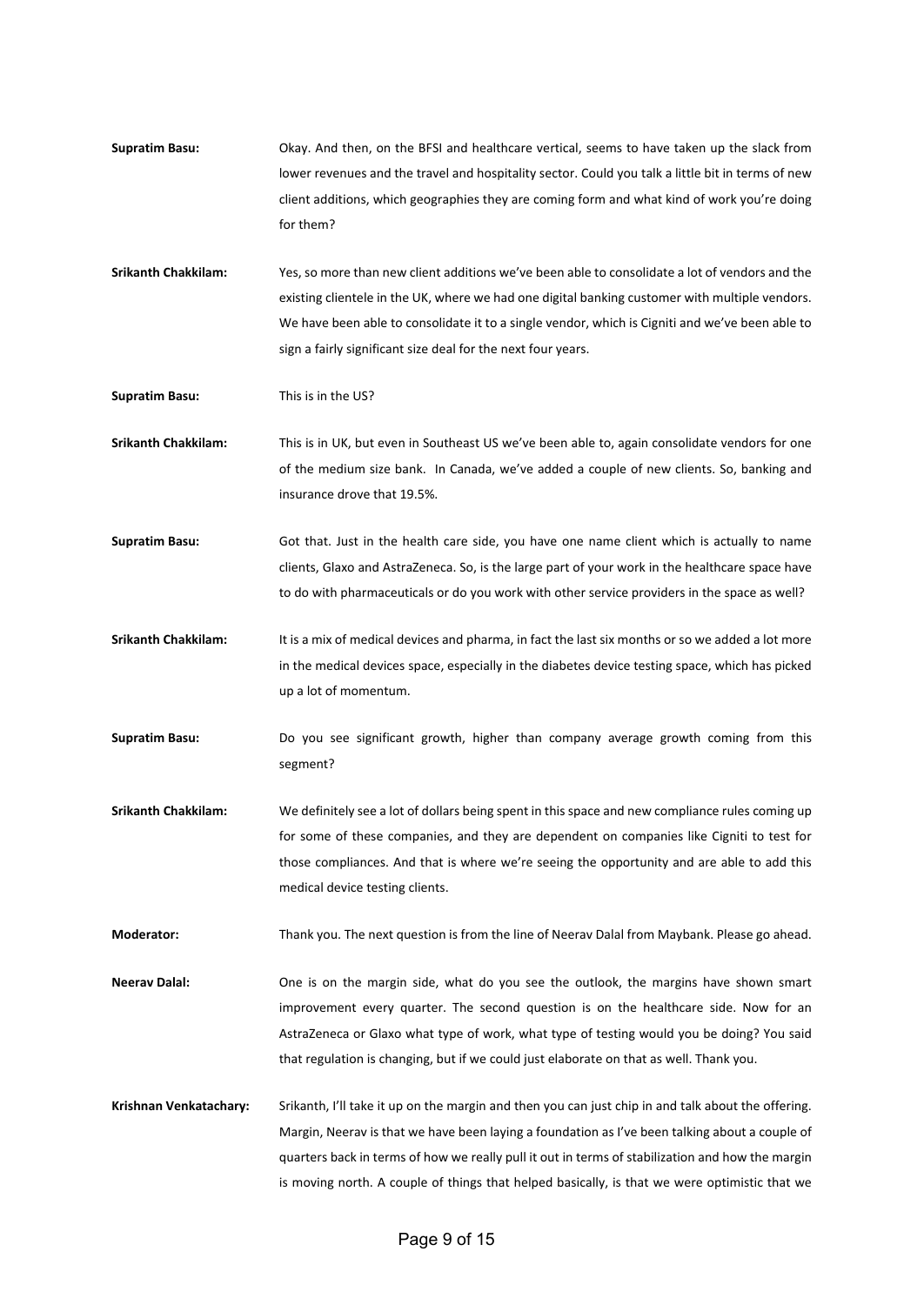should be there at about 18, 18.5%, it touched about way ahead in terms of EBITDA, and also at the gross margin level basically, one is my optimization severely on account of this pandemic and once this discipline is enforced in terms of way we are, what we are and getting into more of a digital medium, that's going to stay up. So, I don't see any reason basically, and more-andmore offshore shift coming in now, we are trying to focus very clearly with more of offshore business where the margins can improve and also volume business where the growth can accelerate out very clearly on both sides. So, to answer your question in simple, we have made our inroads in such a way that we should be able to sustain with good gross margin and EBITDA margin as you have indicated in these two quarters put together on an average basis as a sustainable one moving forward.

- Neerav Dalal: Great. Sir just very quickly on this margin thing, as we see business move from onsite to offshore, on the one side we will have margin improvement but then revenue growth for the interim quarters would be a challenge. So, how do you see that move, so do you see in a couple of quarters, that problem being resolved and we get back to growth and so how should one look at that?
- **Krishnan Venkatachary:** Yes, it is a good question and that's what I answered partially in the beginning is that, any kind of a pandemic or any kind of an event which takes place one has to think in terms of how do we really rework your business and start focusing out clearly into the differential methodology. So this has given us a thought very clearly in terms of our increasing and aligning our offerings much slightly, with testing and in and around testing in terms of the extended services, so that we are now trying to focus out very clearly with these clients. If you see on one hand basically we have brought down the number of client so that we are staying focused on a set of quality clients very clearly. On the other hand, basically we are trying to expand the footprint and portfolio with them in terms of the number of offerings, what we try to do. So, when I experiment that in these quarters very clearly, I know for the fact consciously that while offshore gives me a margin, it definitely cuts my revenue out in terms of the top line. So that is one of the reason I'm trying to play a volume game, the volume can come in in terms of one expanding the current business within them or adding up a few lines of business, which is what Srikanth mentioned. We have done a lot of investment into the current set of people and also the current set of business and also towards newer technologies so that we can start. Just an example, while I do my testing, probably I'll step back a bit and also helped them in doing release management. So, these are the kind of capabilities which have been built along with collaterals and the marketing medium has been geared up for us to really approach. So we are conscious of the fact and this is one of the year where basically people would like to float around and this kind of plus or minus kind of position comparing to previous year. But, the year next basically has to be the one where we really move up for which we have laid a roadmap for the next two, three years in terms of where we should be, what it should be in terms pricing etc. We will definitely come out separately out in terms of an analyst meet and things like that, as time permits and as the pandemic permits to move ahead and share our plans towards the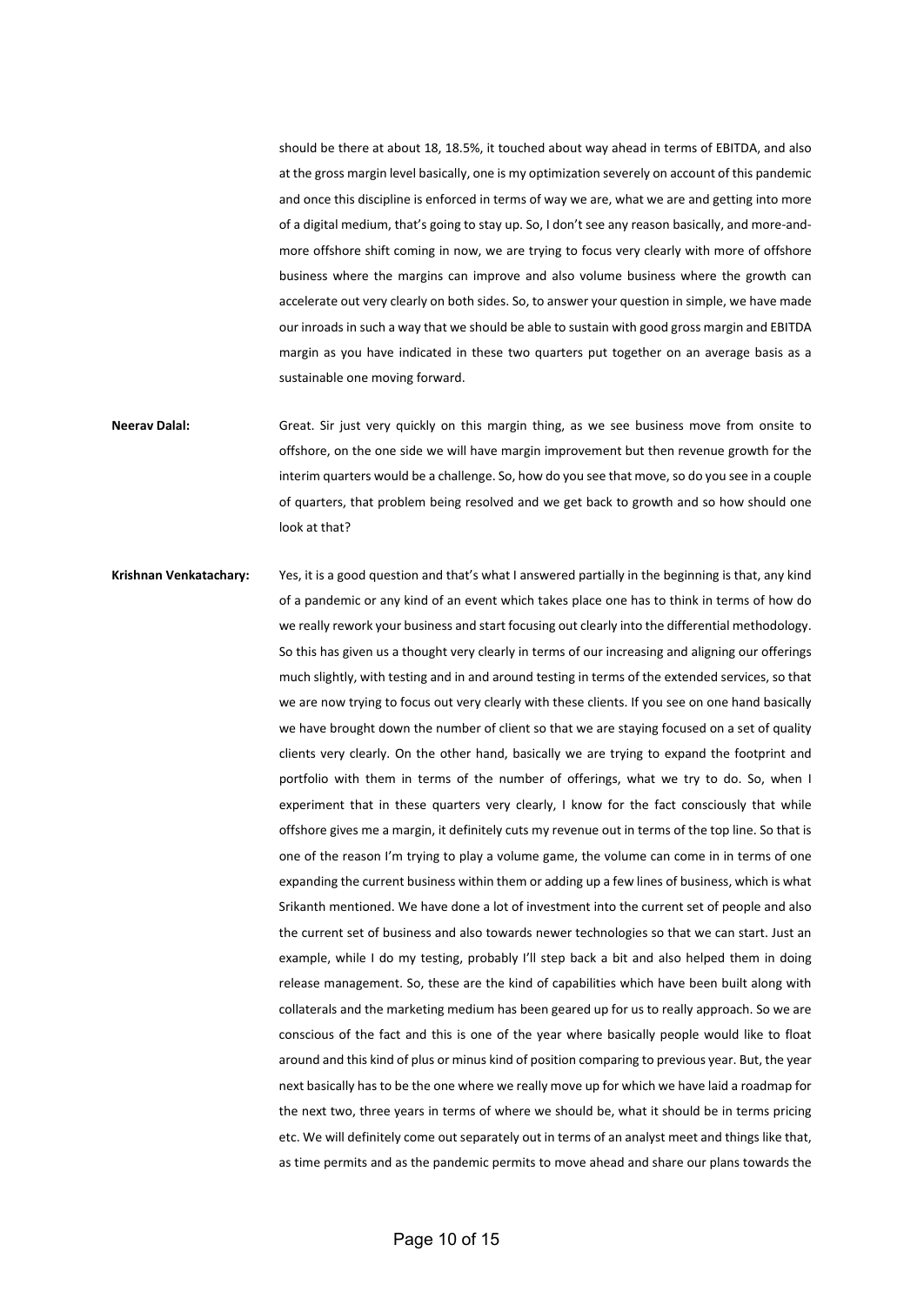year end or so. So, to address your question, yes, the volume growth is also being addressed and that will be visible in a couple of quarters down the line.

**Neerav Dalal:** Got that and on the healthcare part?

**Krishnan Venkatachary:** Yes, healthcare Srikanth would you like to.

- **Srikanth Chakkilam:** Yes. So the healthcare and pharma companies, they have their set of applications and software, where we do the functional manual performance testing in the general course of business. But right now, there is an opportunity with some of the healthcare companies especially with companies that have devices. There are certain ITP protocols such as ITPP 2721, which is a cyber-security protocol that they have to adhere to and this adherence has to be tested and conformance to that has to be tested via ASBA Certified Company, which is an FDA rollout and we are trying to get that certification so that we have the Certification Authority for their conformance. So that is something that we're working on for some of the healthcare companies that I'm talking about. And some of these, are for example, one of the clients that we work with they have an insulin administrating device based on different things, you can administer the insulin through the app on your mobile and because it is directly administering it into your body it's a mission critical application and we have to ensure that the cyber security of the application is foolproof and we have to ensure that there is no over dosage because the app is acting funnily on a different OS and things like that.
- Neerav Dalal: I understand on the equipment side, more so to do with the pharma companies. So are there pharma, industry specific software's which they have to use and there they need the testing from you or is it the R&D clinical research where they use certain software?
- **Srikanth Chakkilam:** No, we are only working on the IT side.

**Neerav Dalal:** Okay, on the IT side, so it would be industry specific software's or you have the ERPs and the software that they generally use where they need you?

**Srikanth Chakkilam:** Actually there is nothing specific from our side in terms of offering, whatever software that they use we go and do our course of business. There's nothing specifically from outside.

**Moderator:** Thank you. The next question is from the line of Supratim Basu from Americorp Capital. Please go ahead.

**Supratim Basu:** Couple of follow up questions on the financial side. You mentioned that, there's been a market improvement and receivable collection days compared to, let's say four quarters back, where Cigniti was, so what kind of changes have you made to your processes which has enabled this?

**Krishnan Venkatachary:** Okay, fine. Now, I'm just trying to give a perception to the market as pandemic is a problem, basically that it could lead to a collection default in terms of the working capital cycle, and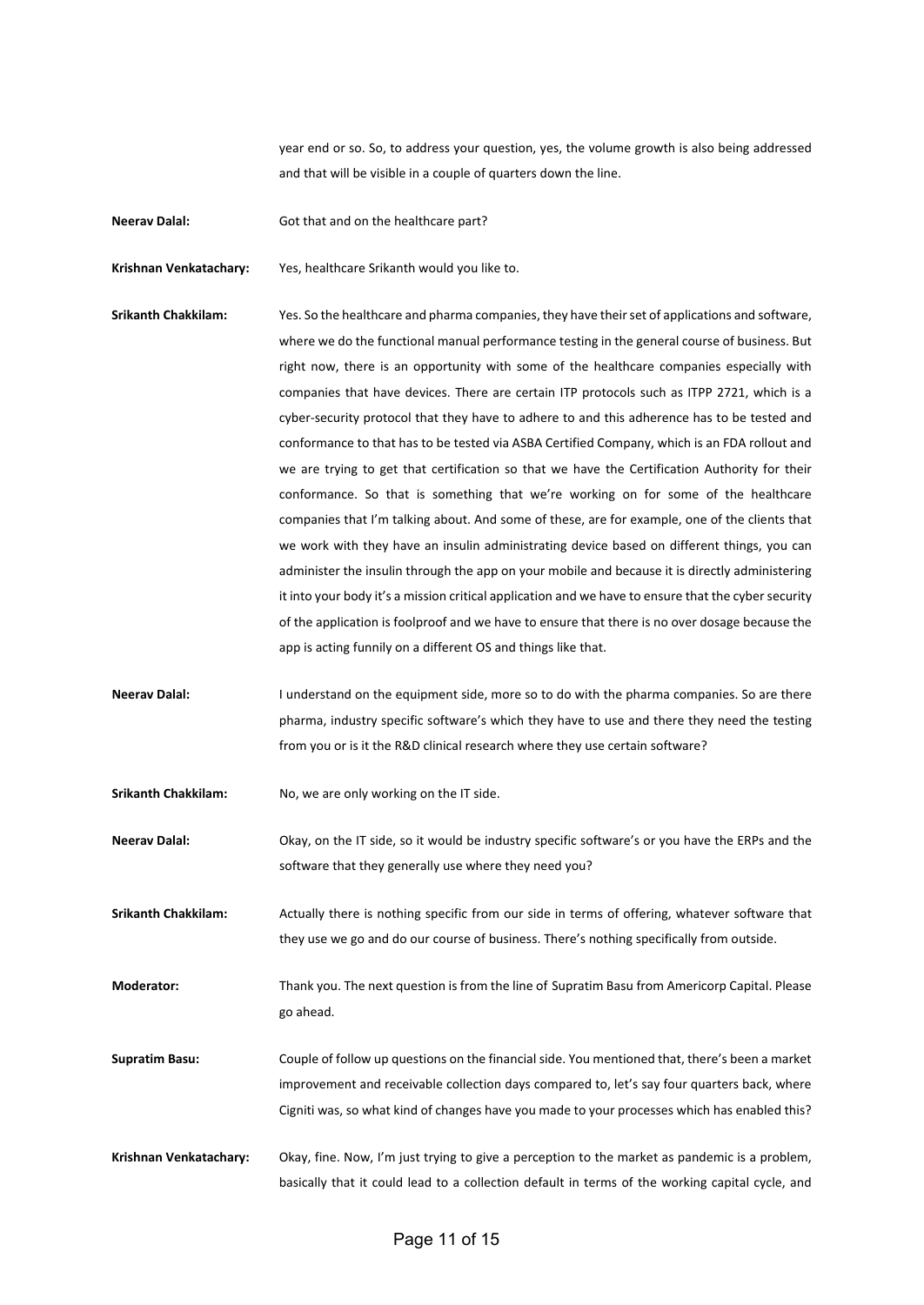things like that. So for that we anticipated and while we took our insurance cover, we could see some amount of collection dips in April. But compared to that May onwards, that is what I said there clearly is fact there has been a remarkable improvement in terms of the collections. Now couple of steps, which we have taken, that is follow up, which we are trying to do very clearly. Also, where we feel that there is an issue in terms of where we could see that this client could be into a cash flow situation, we just go up and in 30 days' time, we say that we are billing upfront to about 1% and we try to get the money in quickly. That could be the combination of about 5% to 6% of the total volume of business what we have done over the last six months, if you look at it purely. We keep the estimated litigation and various other cost in mind and then we try to get that out and move invariably, and consciously and consistently we have been bringing down the receivable because it is more to do with the type of clients in terms of their businesses, and that has been there at about 63 days or 64 days and now it's come down to 57,-58 days. So, wishful thinking is that we should be there around that number so. These are the summary comments, which I would say.

**Supratim Basu:** And you think this is sustainable on a longer term basis?

**Krishnan Venkatachary:** Absolutely. The discipline has been built in now where we have the ERP system in place and there's automated messages, the invoice and everything goes on time and then the entire follow up happens on an automated basis and we have a heavy follow up mechanism and we have the sales commission linked to receivables very clearly which means that the sales case has to be on the run invariably and also we have the delivery managers variable pay a linked to one of the KRAs being that the receivables realization in time. So, definitely the sales commission at least are paid only based on the receivables realized and not only sales made, so in a way that makes them all the more careful in terms of getting the money and especially in time.

**Supratim Basu:** Right. And did you actually have any defaults for which you collected money from insurance?

**Krishnan Venkatachary:** Insurance is a safe play we have put, one statistic which I can clearly talk about is that about INR 2 crores and 95 lakhs sorry for using the rupee term but then INR 2 crores and 95 lakhs is what is the receivables across 90 days out of which 2 crores and 55 lakhs have already been received as an unaccounted credit from the client without the invoice raised. So which means that we are remaining about INR 40 lakhs and when I filed I need to pay about \$20000 as a fee, so that's the reason I kept that as a safety mechanism and not to go ahead and claimed because I know for sure that I can play around with INR 40 lakhs on a revenue, which has been there at about close to INR 500 lakhs. While I have safely provided that in the books and as a provision for bad debts but I am still vigorously following up to get these**.**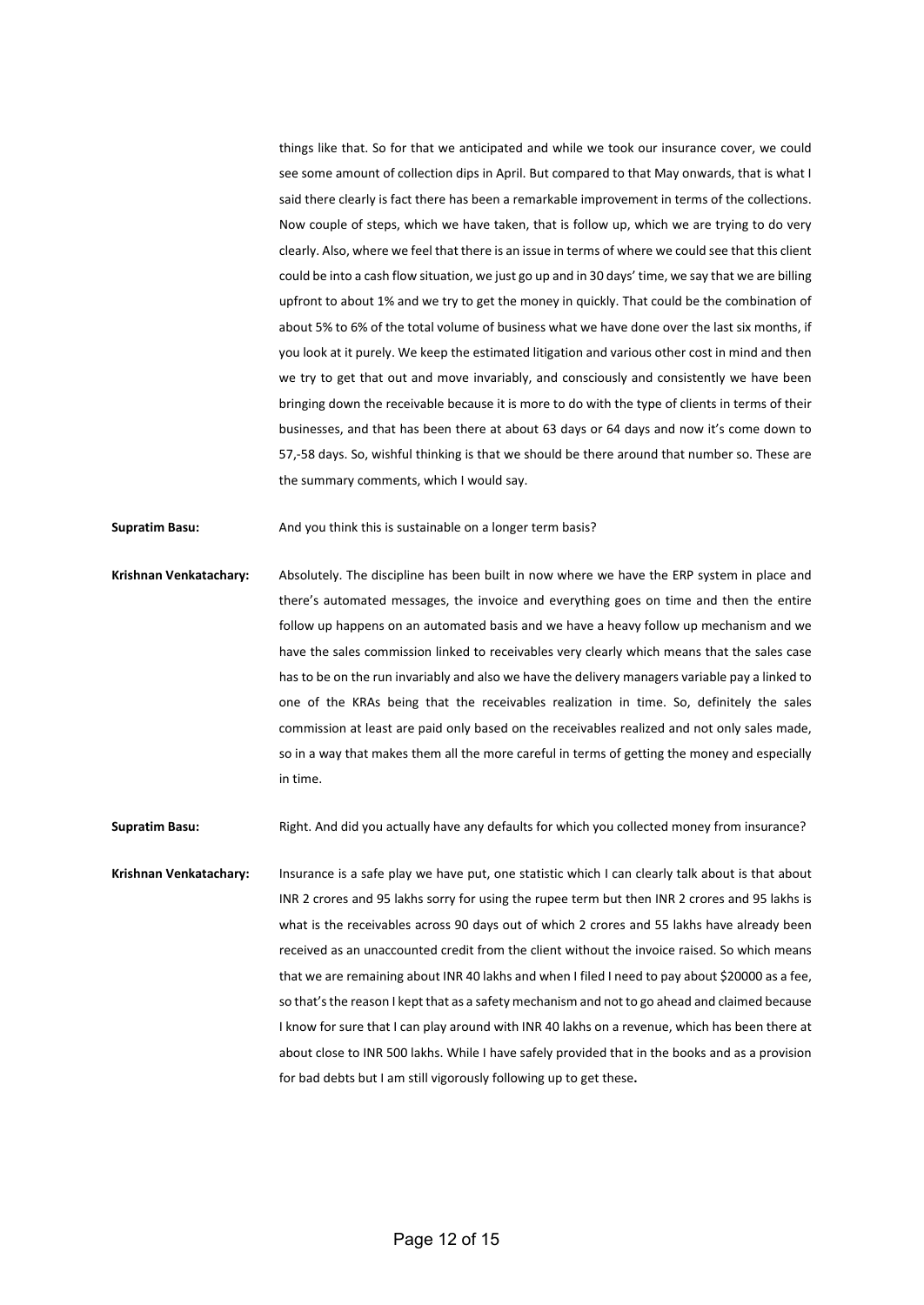**Supratim Basu:** Okay, and one final question on the taxation side, that is, you've taken a hit of around INR 9 crores for past taxes plus your, current taxes more or lessisthe same tax percentage, but could you talk us through this?

**Krishnan Venkatachary:** Yes, perfect. We have been under transfer pricing mechanism, as you all know very clearly that all my end contracts are signed by the subsidiaries and we try to get on to pricing mechanism from India for the services provided, which includes payroll plus infrastructure plus management and various other costs. Under the US regime very clearly, they try to allow the transfer pricing on the payroll plus market as one methodology or you go with a methodology if you try to put all other costs put together In terms of, all other cost plus a markup which is a slightly reduced markup, we have always been doing that on a complete total cost plus markup very clearly, the assessments are due from 2015 ones it is established, in terms of transaction. So 2015, 2016, 2017, 2018 were assessed out very clearly, and while doing this assessment also, they also reviewed or scrutinized the entire income tax return filed for 2015, 2016, 2017, 2018 calendar year which includes close to INR 340 crore of right off which after split in terms of about close to INR 200 crores in US and INR 140 crores in India while the Indian assessment is underway, and we are confident in terms of pushing it through fully. Even in the US successfully we made it through and then the entire assessments were completed with minor questionings.

**Supratim Basu:** So, this is the final settlement number for the US?

**Krishnan Venkatachary:** Sorry?

**Supratim Basu:** I said, so this is the final settlement number for the US?

**Krishnan Venkatachary:** Absolutely for the transfer pricing and then since the draft order has come, we wanted to be compliant on a corporate governance form which just came in after the balance sheet date. But still, when we discussed with the audit committee, E&Y and said that, let's move forward and take this out very clearly because it is an event which has come after the balance sheet date, but before it is being published. So we went ahead and we took that out and this is once for all done for the quarters.

**Moderator:** Thank you. We move on to the next question that is from the line of Abhishek V from Vision Capital. Please go ahead.

Abhishek V: Yes, actually you spoke that digital adaptation is going to be a good opportunity. But actually, some days back, there was one article about the way the companies were expecting the flow of digital adaptation after the pandemic. So the companies are not so quick to adapt to digitization, because of the costs involved and even the impact, or maybe the risk involved in abruptly changing to the cloud base and the digital ways ahead. So the article said it's going to be more of a six to seven years kind of opportunity, rather than next one or two years kind of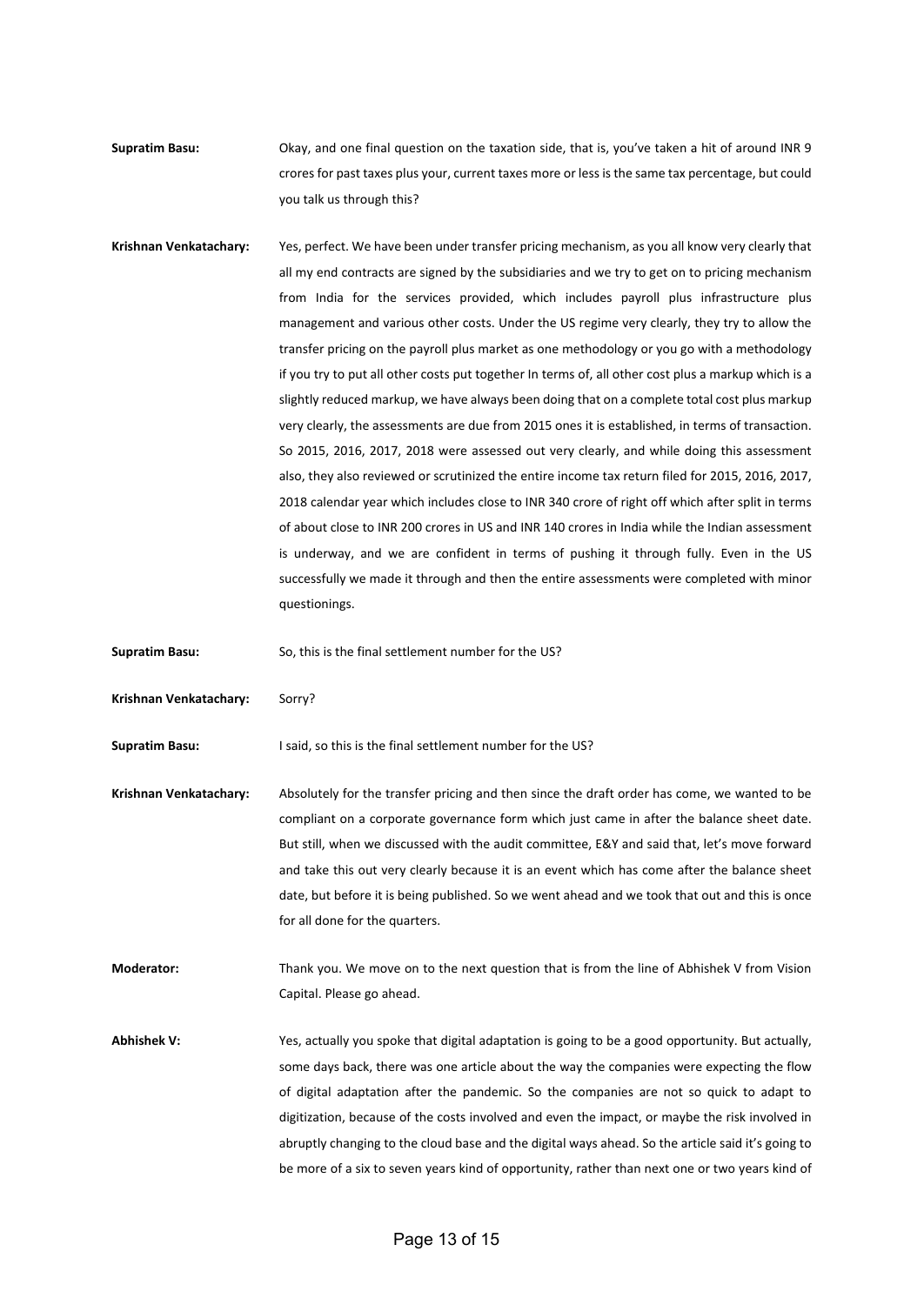opportunity. So is that the ground reality is the same or what kind of situation you're seeing and in that respect, what kind of guidance you want to do for next couple of years, top line, bottom line?

**Srikanth Chakkilam:** Okay. So again, guidance we don't give but I also don't know which article you're talking about. If you give a reference, I'll be able to look at that and be specific, but it again depends on the kind of industry that wants to adapt or go digital for example, in the US where I live in Dallas, in case you want to visit a doctor. Most of the time you cannot go and visit the doctor for minor things you have to go online and do a tele visit. So in that case, you're forced to go digital and they have almost gone digital overnight, and irrespective of the cost involved they had to do it. Similarly, people going to an ATM and touching the screen, they're not preferring it, instead they want to tap their phone to draw money. Even the card, the credit card; even my credit card is part of my phone now and I put that, I tap in case I want to draw cash, which of course is a rarity in the US. But in case you want to draw cash, you don't want to touch the screen in the current times. Similarly, ticketing in the US, if you go to kiosks and get a boarding card you want to go contactless that's the new thing that some of the airline clients want to build. So there are multiple examples of going digital where people are forced to go digital and you're right, it is not a one year, two year journey it is a very long journey. Some of it will need it forever, some of it will need it for now. So it really depends on which industry that you are referring to spend their money in, some of them have to do something but they don't have the money. So they'll have to think of innovative way and some of them have the money and they are forced to do it, they will do it. Hospitals and health care, they have no choice, they are going digital. So, it really depends on what industry and this digital world is a very, everything is digital now. So, it's very difficult to define what digital is in that sense. So people can write this way or that way.

- **Abhishek V:** Will it be coming in at least two years that's what you can talk about or maybe because the article specifically spoke about the excitement or enthusiasm about the deal wins or sudden disruption had waned a bit because it is going to be a long term.
- Srikanth Chakkilam: It can vary from industry to industry. I cannot specifically comment unless I read what you're talking about, but when you say digital, there are multiple technologies that are involved and some of them will grow next two year or six years or seven years. There are huge bets that have already happened and huge marketing push that is happening and because of the adoption of mobile, adoption of so many collaborative technologies, areas like cloud will be there to stay for a very long time.

Abhishek V: It means, all companies are going to be beneficial of these particular trends right, the disruptions which are happening?